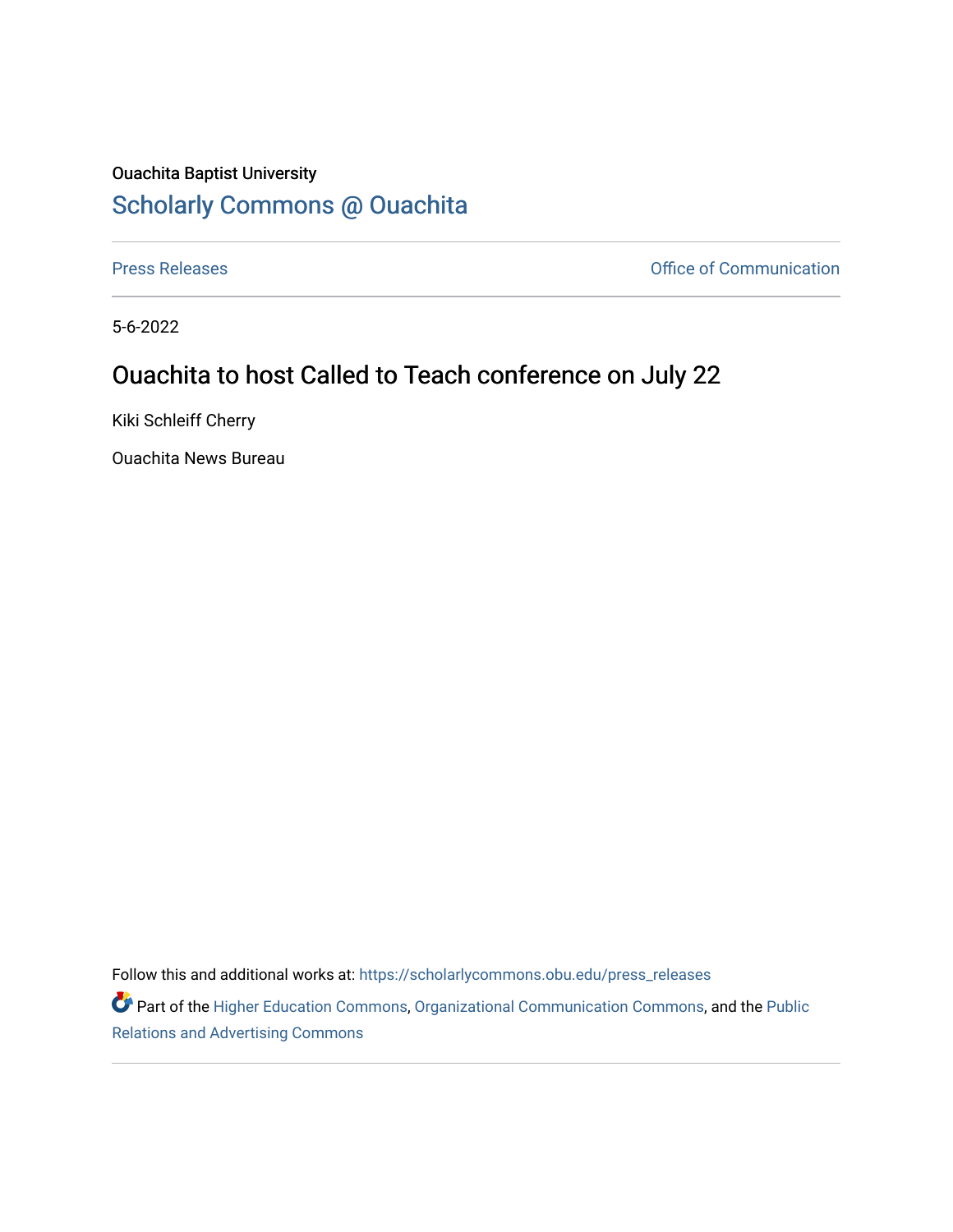



For immediate release **Ouachita to host Called to Teach conference on July 22** *By Kiki Schleiff Cherry* May 6, 2022 For more information, contact Ouachita's news bureau at [newsbureau@obu.edu](mailto:newsbureau@obu.edu) or (870) 245-5206

ARKADELPHIA, Ark.— Ouachita Baptist University's Huckabee School of Education will host its first Called to Teach conference Friday, July 22, in Walker Conference Center, 485 Campus Drive. The event is open to the public; registration costs \$35 and includes lunch. Attendees can receive six hours of professional development credit through the Arkansas Department of Education.

Bruce Orr, assistant superintendent of Lakeside School District in Hot Springs, will be the keynote speaker. A 24-year veteran of public education as a teacher and administrator, Orr is a past recipient of the Arkansas MetLife Principal of the Year award.

The theme of the conference is "Why We Teach" and is intended to celebrate and encourage educators. Dr. Gail Hughes, director of graduate studies in education at Ouachita, said the goal is to "honor, uplift and equip teachers for the coming school year."

Attendees may choose among 20 breakout sessions with topics such as classroom management, special education, poverty, church and state, work as worship and STEM.